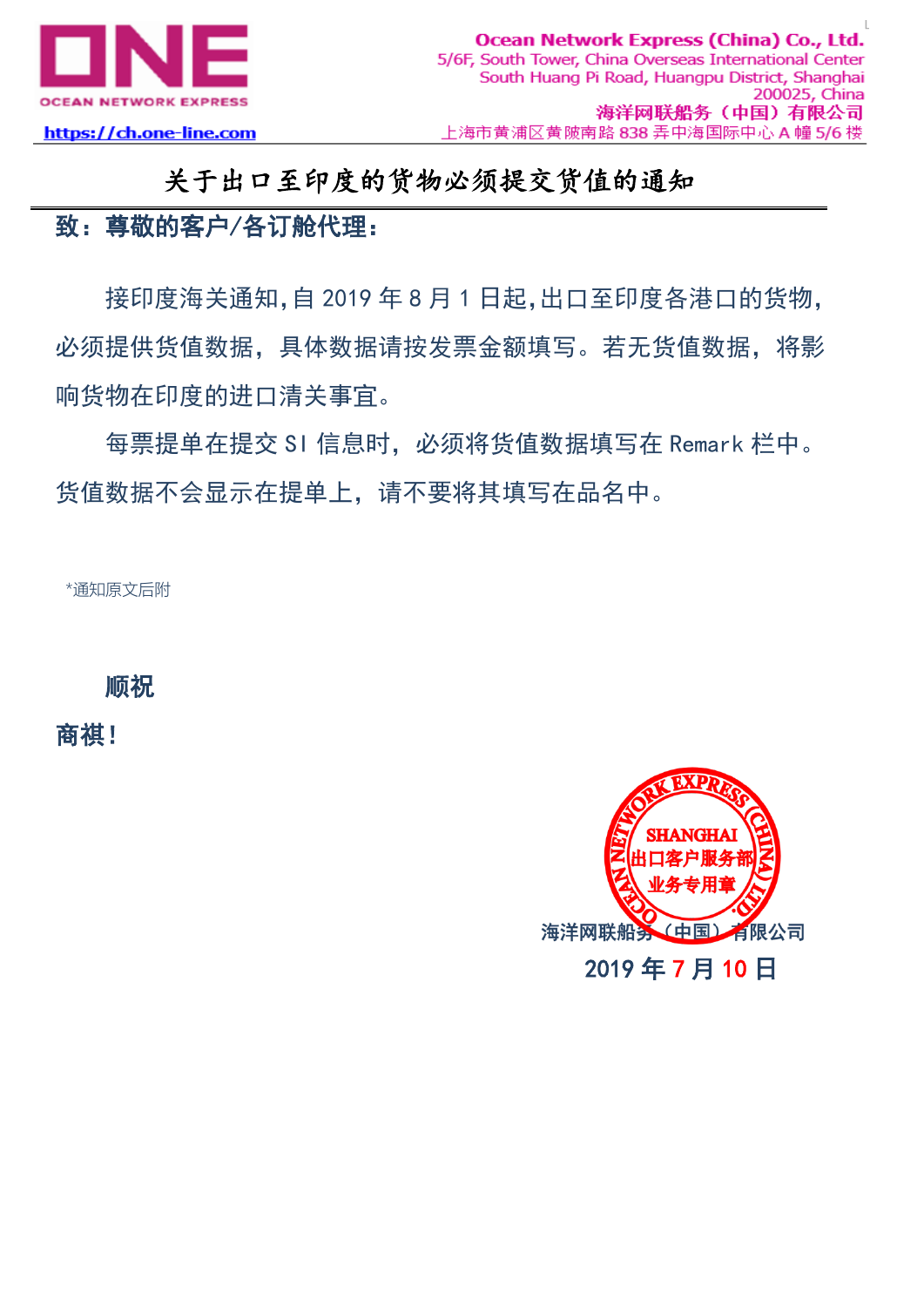

Ocean Network Express Pte. Ltd. 7 Straits View #16-01 Marina One East Tower Singapore 018936

5<sup>th</sup> July 2019

Customer Advisory

### **Regulatory Changes India Sea Cargo Manifest and Transhipment Regulations effective 1st August 2019**

Dear Valued Customer,

This is in continuation to our earlier advisories on the matter of Sea Cargo Manifest and Transhipment Regulations (SCMT) which will be in effect from  $1<sup>st</sup>$  August 2019, we would like to emphasize on the key highlights of the new regulation, which makes it compulsory for Shipping lines, exporters and importers to adhere to the defined timelines for the Cargo Manifestation for Imports arriving in India and for Exports out of India and the transhipment via Indian Ports.

#### **Imports to India:**

Shipping lines are required to submit Import manifest details to Indian Customs prior vessel departure from Last port of call before calling India, for all containers which are going to discharge at any port in India or are discharged for Transhipment at any of the ports in India. In order to meet the above requirement Bill of Lading need to be ready 72 hrs prior vessel sailing from Last Port of call.

#### **Exports from India:**

Shipping Lines are required to submit Export manifest details to Indian Customs prior Sailing of Vessel from India port of loading, for all containers which are loaded on a said vessel from India.

In order to meet this requirement, Shipping Instructions would need to be available 48 hrs prior arrival of the vessel at the Indian Port of loading

#### **Additional mandatory fields required as per the new regulation (Arrival and Departure Manifest)** *\*Note:*

*"S. No" refers to the Sea Cargo Manifest & Transhipment Regulations, 2018 issued by Directorate General of Systems and Data Management*